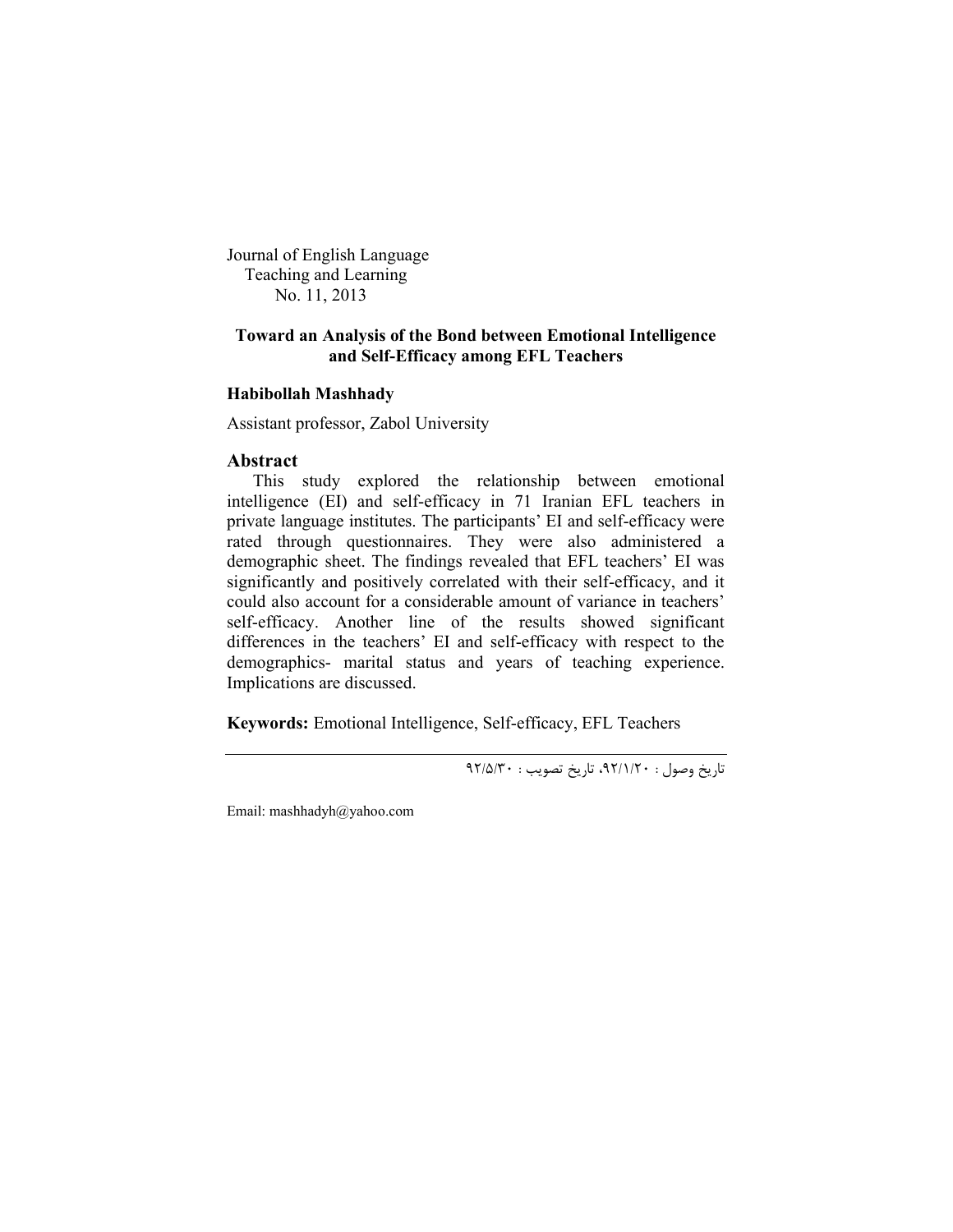### **Introduction**

Recent research clearly indicates that teachers can highly affect students' educational outcomes (Anderson, 2004). Research also shows that schools make a difference in terms of student achievement, and the significant factor in that difference is that it can be attributed to teachers. Particularly, differential teacher effectiveness is a strong determinant of differences in student learning (Darling-Hammond 2000). Research also reveals that there is a strong positive correlation between teacher effectiveness and student learning. Successful teachers believe that they can make a difference in student learning outcomes and they teach accordingly (Gibbs, 2002). Teacher effectiveness is also in close connection with their self-efficacy levels i.e., the belief teachers have about their teaching skills and capacities (Gibbs, 2002; Tschannen-Moran, Woolfolk-Hoy & Hoy, 1998). Bandura (1995) opined that people with high self-efficacy persisted with the task in the face of hardship and obtained better results with substantially lower levels of stress. In addition, self-efficacy beliefs can contribute to one's accomplishment and well-being in several ways (Pajares, 2002).

Dembo and Gibson (1985) argued that the issue of pinpointing antecedents of efficacy and the ways to augment teachers' sense of efficacy is of high importance and relevance. Sutton and Wheatley (2003) also opined that great amount of variation in teacher selfefficacy could be attributed to variance in teachers' emotions. This is specifically true with respect to careers such as teaching, with its affectively challenging disposition, high levels of emotional involvement, difficulty and continuous interaction. As such, research should investigate the relationship between teacher emotions and selfefficacy (Emmer & Hickman, 1991) to see whether and how they are related with each other. To this end, this study set out to examine the relationship between emotional intelligence and teacher self-efficacy among foreign language teachers in private language institutes in Iran.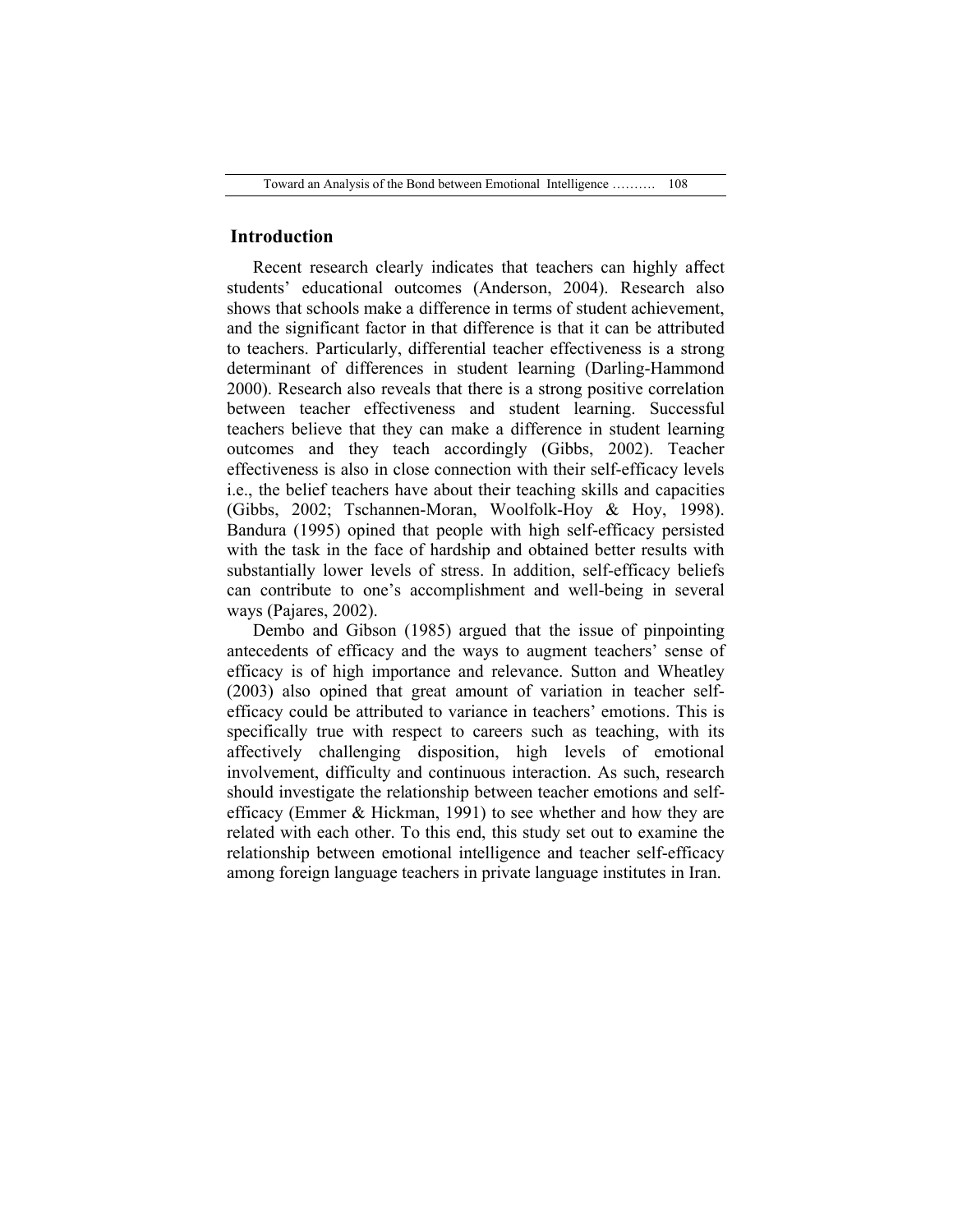# **Literature Review Teacher self-efficacy**

Research on teacher self-efficacy has been inspired by Bandura's (1997) social cognitive theory. Bandura (1995) argued that selfefficacy can be referred to as people's beliefs about their potentiality to create expected levels of performance that exert influence on events that impact their lives, and that these beliefs indicate how people feel, think, motivate themselves and behave. People with a strong sense of self-efficacy set themselves more challenging goals and maintain stronger commitment to those goals than do people with lower levels of self-efficacy (Bandura, 1995).

Teacher self-efficacy, refers to the extent to which teachers believe they can make change and impact on student behavior and learning outcomes (Gibson & Dembo, 1984). Or as Tschannen-Moran et al (1998, p. 22) opined teacher self-efficacy is ''the teacher's belief in his or her capability to organize and execute courses of action required to successfully accomplish a specific teaching task in a particular context". Teachers who have a high sense of self-efficacy about their teaching potentiality can enhance students' motivation and cognitive development (Bandura, 1995). The task of making environments suitable to learning depends on the talents and self-efficacy of teachers (Bandura, 1995).

Tschannen-Moran, et al, (1998) emphasized the importance of teacher self-efficacy and its connection with a broad range of teaching and learning outcomes. These outcomes embrace teachers' classroom behavior, effort and goal-setting, their openness to novel ideas and desire to try innovative methods, planning and organizational competence, perseverance, resilience, commitment and eagerness for teaching and longevity in their profession. Furthermore, teacher selfefficacy can influence student achievement, attitude and emotional growth and is related to the organization health, atmosphere in the school, classroom based decision-making and to student self-efficacy.

Atay (2007) also stated that teachers' self-efficacy can highly affect their instructional activities as well as student attitudes and achievements. Research findings also indicated that teacher efficacy affects teacher's control orientations and control behaviors; their use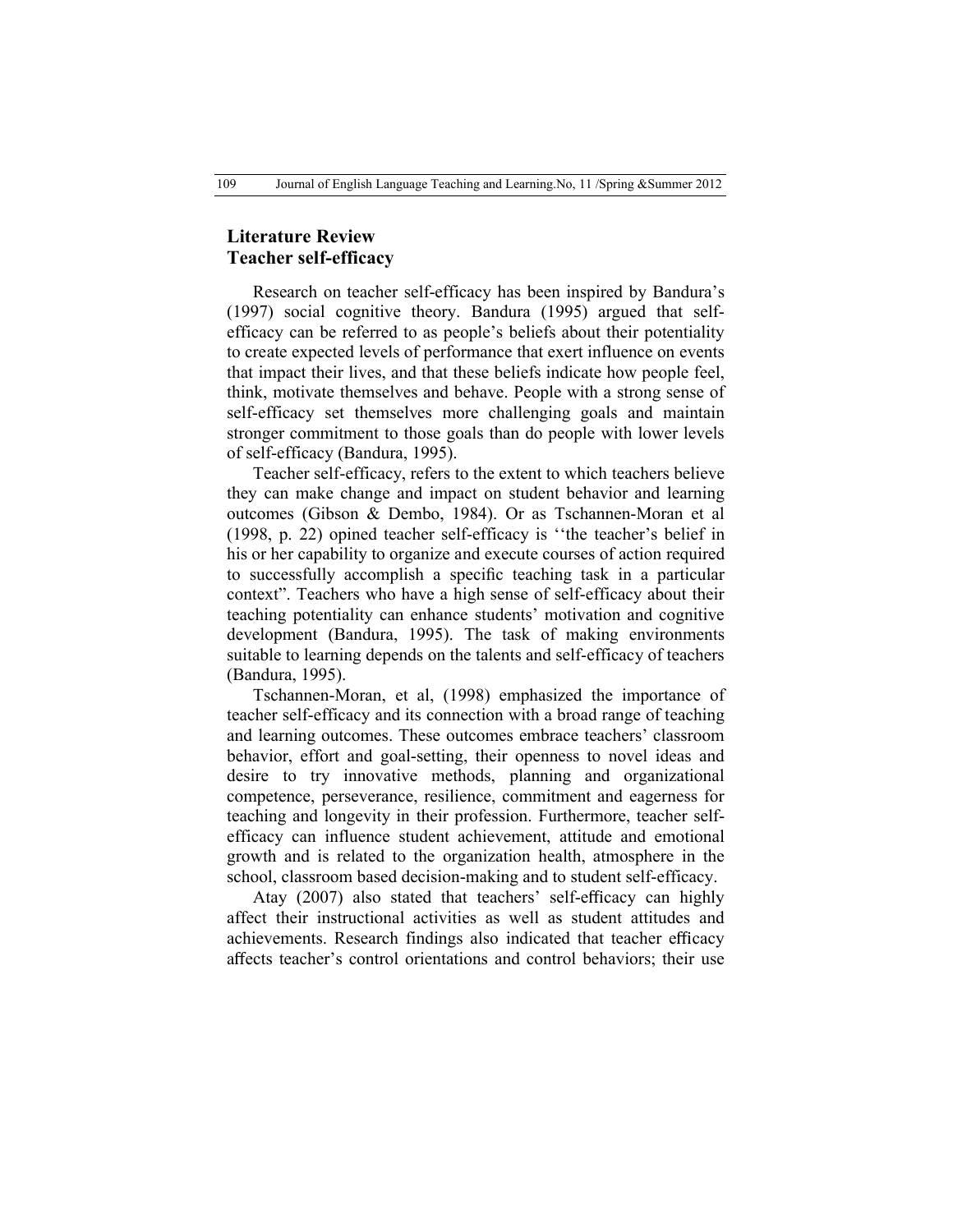of classroom discussions and creative teaching practices; their feedback to learners; stress level and their satisfaction with the teaching profession (Bandura, 1997; Tschannen-Moran et al., 1998). However, little research has been conducted which examines EFL teachers' self-efficacy.

# **Emotional intelligence**

EI has its root in the concept of ''social intelligence" that was first identified by Thorndike (1920). Thorndike (1920) (cited in Wong & Law, 2002, p. 245) defined social intelligence as "the ability to understand and manage men and women, boys and girls –to act wisely in human relations".

Definitions of emotional intelligence widely vary. Some researchers see EI as an ability, which can be measured most precisely by a performance test (Salovey & Mayer, 1990). The skill sets which are included in this explanation of EI are using emotion to facilitate thinking, understanding emotion, managing emotion, and perceiving emotion. Other researchers view EI as a mixed model, including both ability and dispositional traits (Goleman, 1995). Still, other mixed models take into account the factors of mood, motivation, social skills and well-being to define emotional intelligence (Bar-On, 2007). Bar-On credits, Darwinism, Thorndike's theory of social intelligence, Wechsler's observation of non-cognitive factors, and Gardner's theory of multiple intelligences, and others as major impacts on his famous model (Bar-On, 2007). Bar-On, Bar-On (1997) defined EI as ''an array of non-cognitive capabilities, competencies, and skills that influence one's ability to succeed in coping with environmental demands and pressures" (p. 14).

For testing individuals' emotional intelligence, Bar-On developed a 133-item self-report Emotional Intelligence scale. The Bar-On EI test, called the emotional quotient inventory (EQ-I), is a self-report measure of emotionally and socially intelligent behavior that offers an estimate of emotional-social intelligence (Bar- On, 1997). This test covers 5 major scales and 15 subscales contributing to the emotional energy and self-motivation required to deal with daily environmental challenges and obstacles as follows (see also Bar-On, 2000):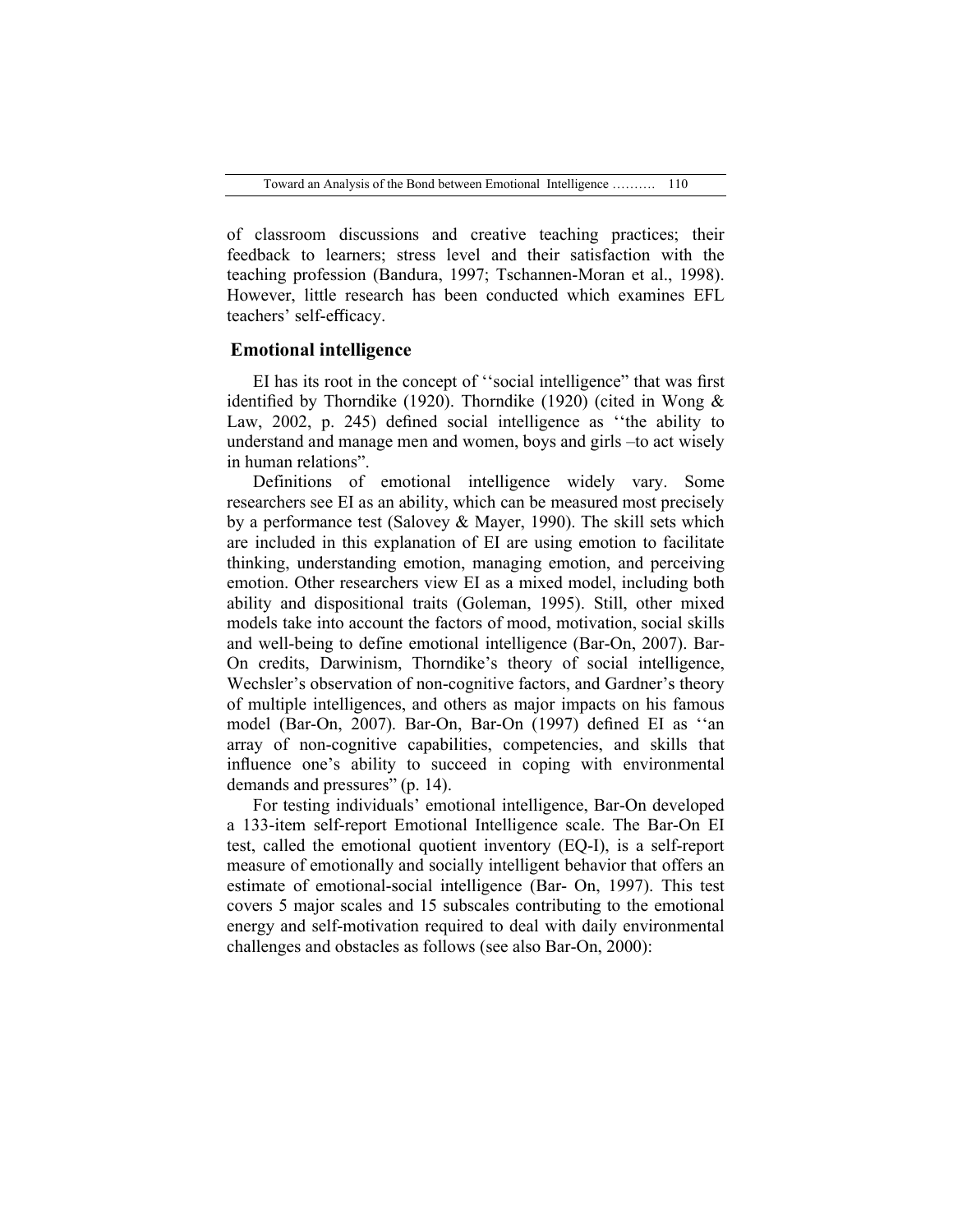(1) Intrapersonal: managing oneself, the ability to know one's emotions.

> (a) Emotional self-awareness (the ability to be aware of, recognize and understand one's emotions).

> (b) Assertiveness (the ability to express one's feelings, beliefs, thoughts and to defend one's right).

(c) Self-regard (the ability to be aware of, understand, accept and respect oneself).

(d) Self-actualization (the ability to realize and reach one's potential).

> (e) Independence (the ability to be self-directed and self-reliant in one's thinking and actions and to be free from emotional dependency).

(2) Interpersonal: managing relationships with others.

(a) Empathy (the ability to understand and appreciate others' feelings).

> (b) Interpersonal-relationship (the ability to establish and maintain mutually satisfying relationships that are characterized by emotional closeness and intimacy and by giving and receiving affection).

> (c) Social responsibility (the ability to demonstrate oneself as a cooperative, contributing and constructive member of one's social group).

(3) Adaptability: ability to adjust to change.

(a) Problem solving (the ability to effectively solve problems).

(b) Reality testing (the ability to validate one's feelings and thoughts by assessing the correspondence between what is subjectively experienced and what objectively exists).

(c) Flexibility (the ability to adjust one's feelings/thoughts to change).

(4) Stress management: controlling stress

(a) Stress tolerance (the ability to manage one's strong emotions, adverse events, and stressful conditions by positively coping with problems).

(b) Impulse control (the ability to control one's emotions and resist an impulse to act).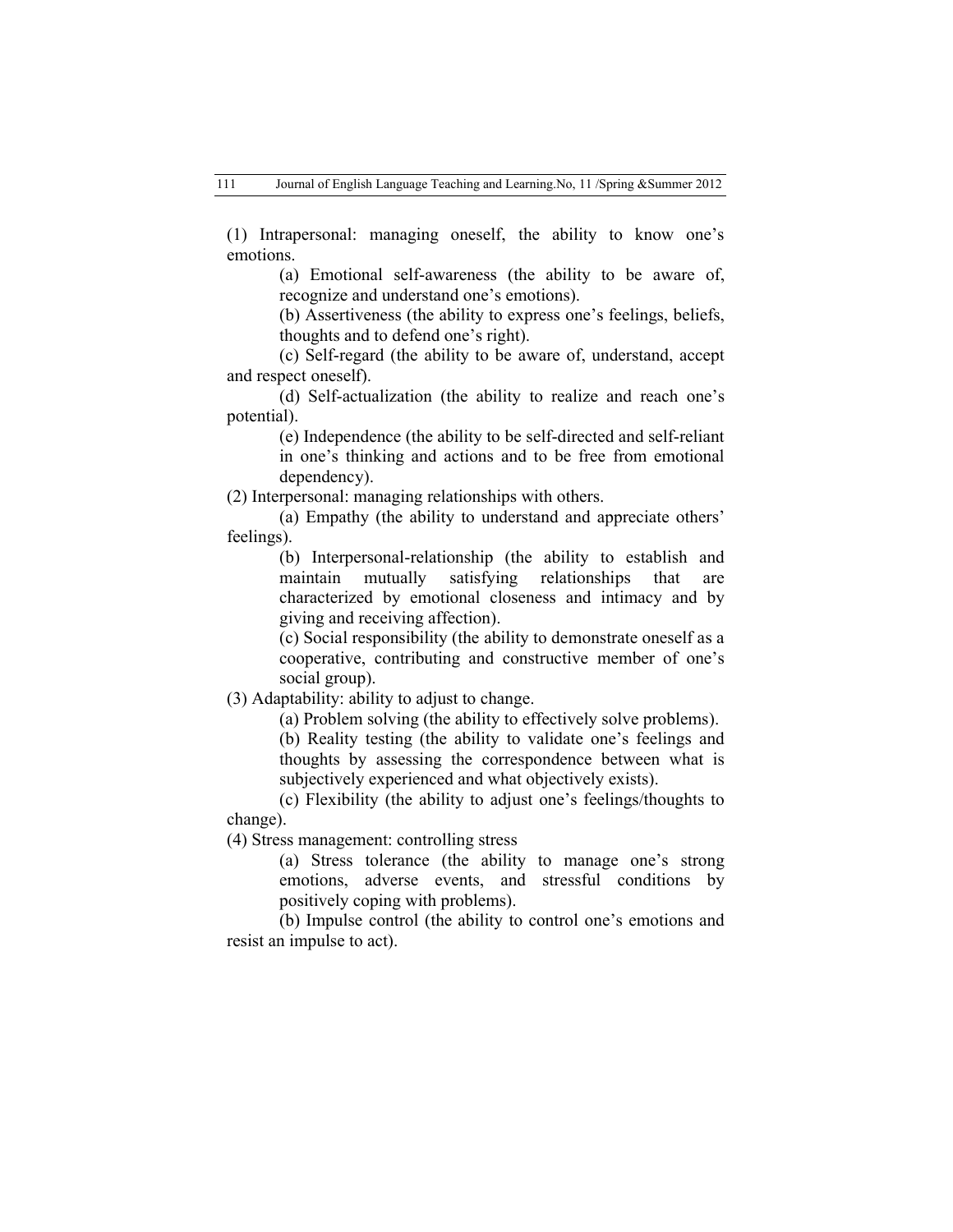(5) General mood: the ability to be optimistic and positive as well as to enjoy life.

(a) Happiness (the ability to feel satisfied with life and to have fun).

(b) Optimism (the ability to look at the brighter side of life and maintain a positive attitude in the face of problems).

EI has been extensively under study both theoretical and experimental within the few last decades. It has been associated significantly and positively to enhanced adapted behavior such as: overall relationship satisfaction and stability (Gottman, et al., 2001), social life with higher quality social life (Lopes, et al., 2003), improved academic achievement (Nelson and Nelson, 2003; Parker et al., 2004), longer retention in the educational arena (Parker, et al, 2006), more satisfaction in one's life (Bastin, et al. , 2005) and the utilization of better adjusted coping strategies (Gohm & Clore, 2002; Matthews et al., 2006).

Moreover, teachers' EI, especially that of EFL teachers, has been under research scrutiny. Iordanoglou (2007), for instance, explored the relationship between EI, job commitment, leadership and satisfaction among Greek 332 primary education teachers. Findings revealed that EI could positively impact leadership effectiveness and is also closely related to teachers' satisfaction and commitment. The results insinuate that in addition to cognitive abilities, the selection criteria in education should also cover emotional competencies to ensure educators' acceptable performance.

## **Objective of the study**

As noted earlier, much research has been done on EI (e.g., Brackett and Salovey, 2006; Schutte et al., 1998) and on self-efficacy (e.g., Ross, 1994; Tschannen-Moran et al., 1998), but little (Chan, 2004) has been conducted on the relationship between these two constructs. As long as these two coping resources, EI and efficacy, are of current concern in all areas of education (Tschannen-Moran et al., 1998) and since they contribute to teaching effectiveness (Mortiboys, 2005; Pajares, 1992), some research should be done in the EFL setting to investigate if and how they are related. Summarizing, the current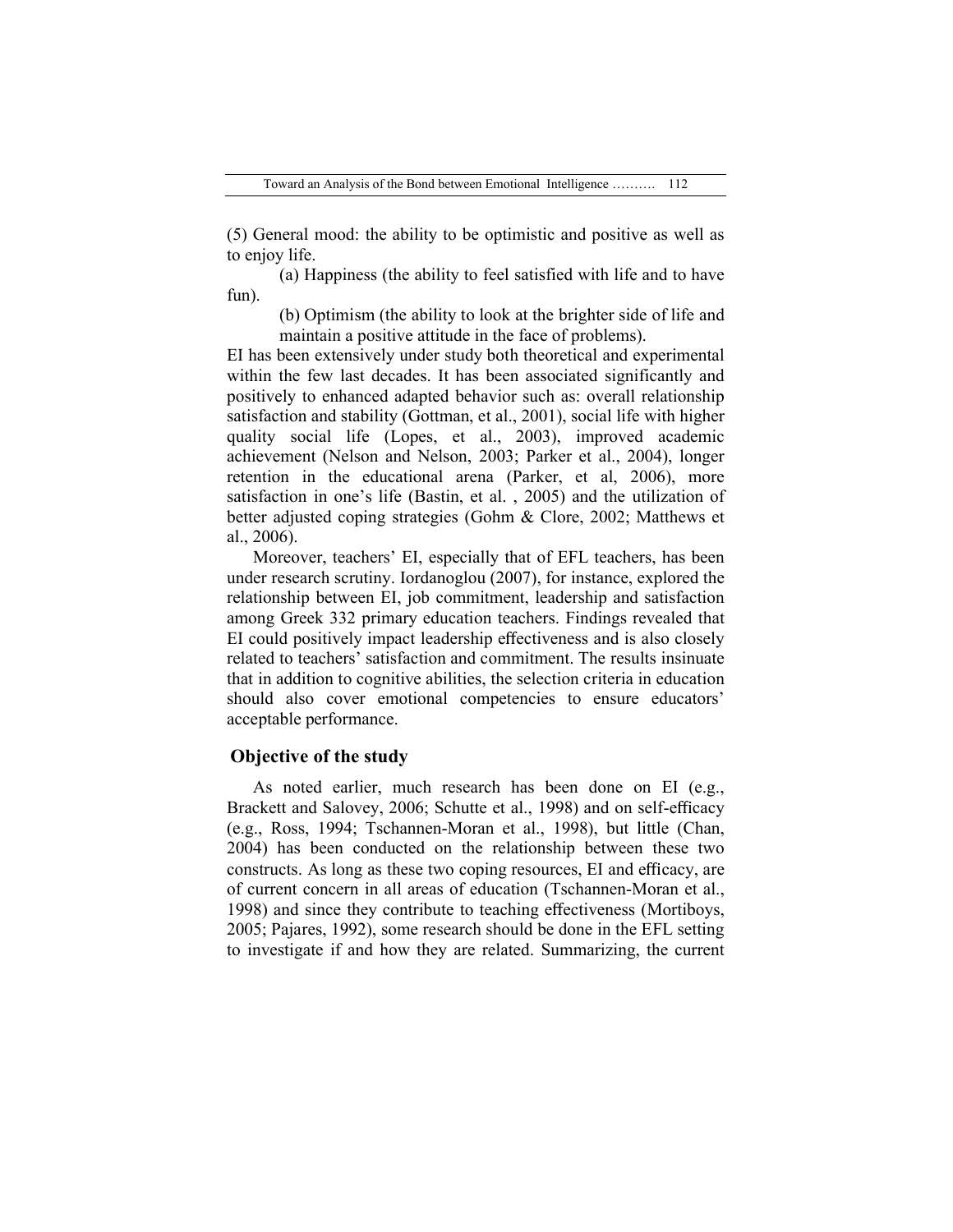study aims at exploring the bond between EFL teachers' EI and selfefficacy.

As such, the following two research questions were addressed in the study:

- 1) Is there any statistically significant relationship between emotional intelligence and self-efficacy among EFL teachers?
- 2) Is there any statistically significant difference in teachers' EI and perceived self-efficacy regarding demographics?

# **Methodology Participants and procedures**

Upon obtaining permissions from principals, 5 private language institutes were sampled based on accessibility criterion in Iran. Out of 103 recruited EFL teachers, 71 returned completed questionnaires (about 69 % return rate). Of the teachers who responded, 45 were male and 26 were female. Their ages ranged from 23 to 48 years old  $(M= 34.36, SD= 9.36)$  with a range of between 1 and 24 years of teaching experience (M=10.18, SD=11.22).

To get reliable data and comply with research ethics, the researcher explained the objective of the research to the subjects and informed them about the estimated time required to fill in the scales (about 25 minutes). Furthermore, all participants were assured that their taking part in the study would be anonymous and optional. It was also added that the findings would include group data and that individual participants and language institutes would not be publicized or known. This information was offered in an informed permission sheet that was submitted with the survey folder. The completion of the survey suggested implied consent and therefore no signed consent form was returned. Teachers were encouraged to contact the investigator if any questions or concerns showed up as a result of their participation in the research. They took the questionnaires home, completed them and submitted to the researcher within 2 weeks.

Finally, in order to answer the research questions, the responses received from the scales were arranged in tables and analyzed.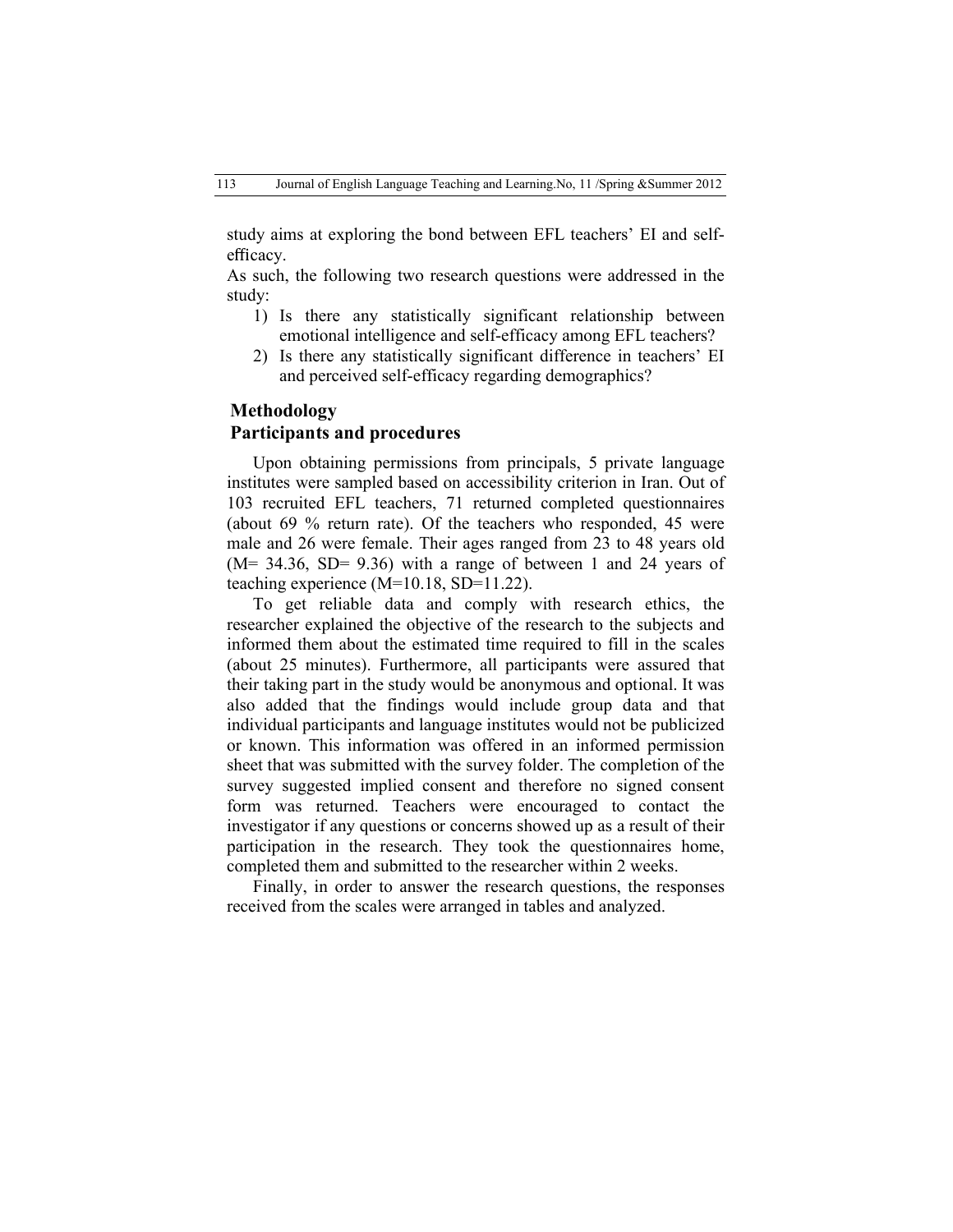#### **Instruments**

EI and self-efficacy measures were utilized along with a demographic form asking about the participants' age, gender, marital status and years of teaching experience.

#### **Emotional Intelligence Scale**

To assess language teachers  $\Box$  EI, the researcher used Bar-On EI test (Bar-On, 1997). This test employs a 5-point response scale with responses ranging from strongly disagree to strongly agree. It consists of 5 major factors and 15 sub-factors or components. A Persian version of the EI scale with 90 items was used in this study (Appendix A). To analyze the norms of the Farsi version of the questionnaire, Samouei (2003) sampled 500 university students (with age range of 18-40 years) in Iran. He found that the test has appropriate internal consistency, test–retest reliability, and constructs validity. With the adapted Farsi version, the Cornbach's alpha coefficient was found to be 0.93 and the reliability index gained through odd-even, split-half method was [0.88].

## **Self-efficacy Scale**

In this study, the short form of the Teacher Sense of Efficacy Scale (Tschannen-Moran and Woolfolk Hoy, 2001) was utilized (Appendix B). The short version of this scale consists of 12 items. Participants responded to the items by indicating their degree of agreement with each of the 12 statements using a five-point likert-type scale ranging from 1 (nothing) to 5 (a great deal). The reliability for the original 12 item scale is 0.90 (Tschannen-Moran and Woolfolk Hoy, 2001). In the current study, the reliability estimate of the scale was  $\alpha = 0.86$ .

#### **Results**

In order to investigate the relationships between teachers' EI and self-efficacy, a Pearson Product-Moment Correlation analysis was conducted. The findings showed that there was significant positive correlation between these two constructs ( $r = -0.71$ ,  $p \perp 0.01$ ) (Table 1).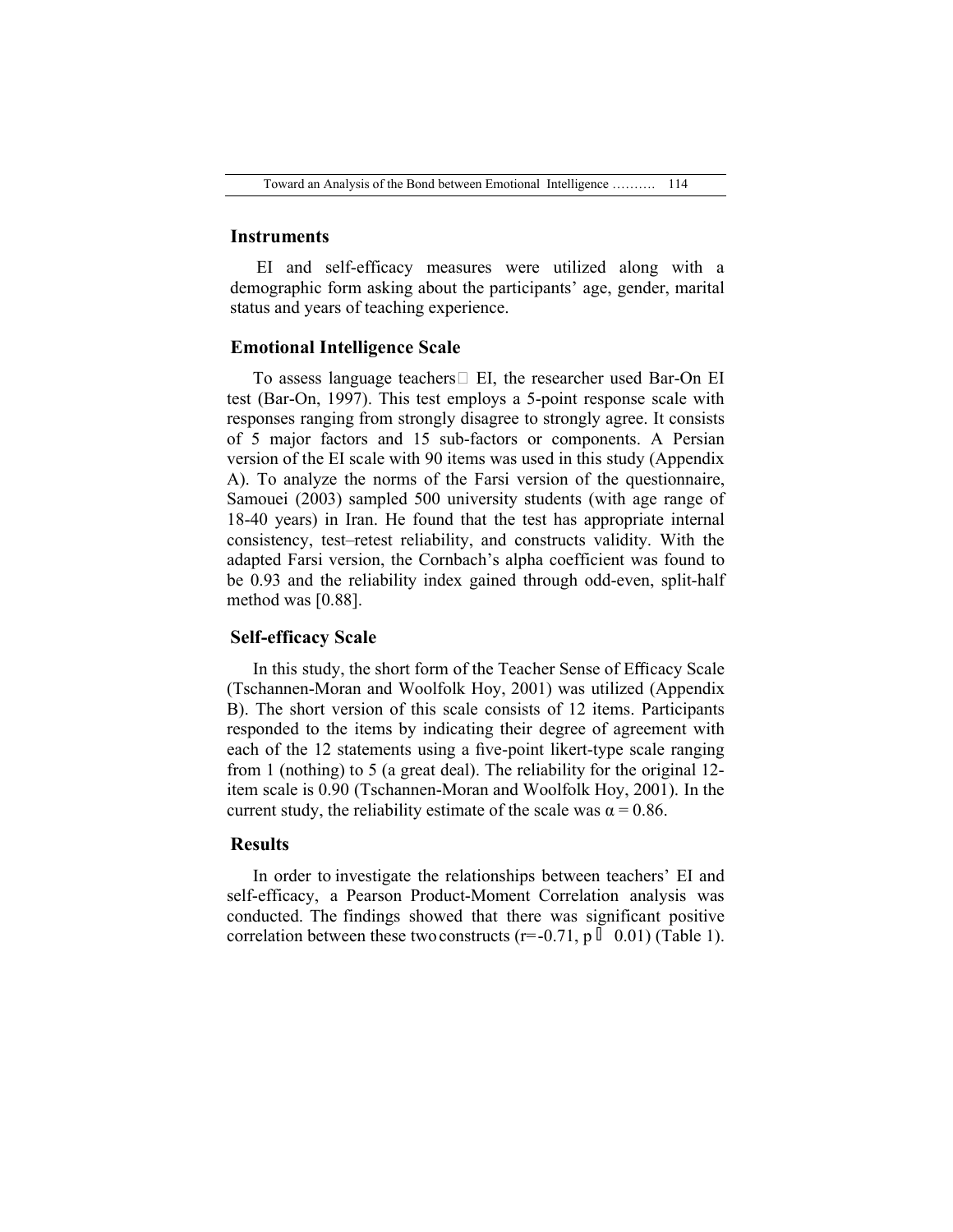**Table 1.** *The Results of Correlation between Teachers EI and Self-efficacy* Self-Efficacy

EI 0.71\*\*

\*\*. Correlation is significant at the 0.01 level (2-tailed).

To analyze the data further, Regression Analysis was conducted. The results indicated that teachers' total score of EI was a positive predictor of the dependent variable (teacher self-efficacy). In this part of the research  $R^2 = 0.50$  ( $\beta = .71$ ,  $t = 8.41$ ,  $p < .01$ ,  $F(1, 71) = 70.76$ ), indicating that 50 % of the variance in self-efficacy is explained by the independent variable, EI (see Table 2).

**Table 2.** *Regression Analysis Summary for EI Predicting Self-efficacy*

Predictor R  $\mathbb{R}^2$  F(1, 70) B SEM Beta (β) t

.71 .50 70.76\*\*

EI 9.69 14.85 .71 8.41\*\*

\*\*p  $< 0.01$ 

Pearson product–moment correlation was used to investigate the role of teaching experience in teachers' EI and self-efficacy. The results showed that teachers' years of teaching experience was positively related with their overall EI ( $r = 0.42$ ,  $p < 0.01$ ) and selfefficacy ( $r = 0.62$ ,  $p < 0.01$ ) (Table 3).

**Table 3.** *Correlations of Teacher EI and Self-efficacy and Burnout with Years of Teaching Experience (YTE)*

|                        | VTF |
|------------------------|-----|
| EI 0.42**              |     |
| Self-Efficacy $0.62**$ |     |
|                        |     |

*\*\*. Correlation is significant at the 0.01 level (2-tailed).*

Finally, to explore whether there were significant emotional intelligence and self-efficacy differences among EFL teachers with respect to gender and marital status, two factorial ANOVA analyses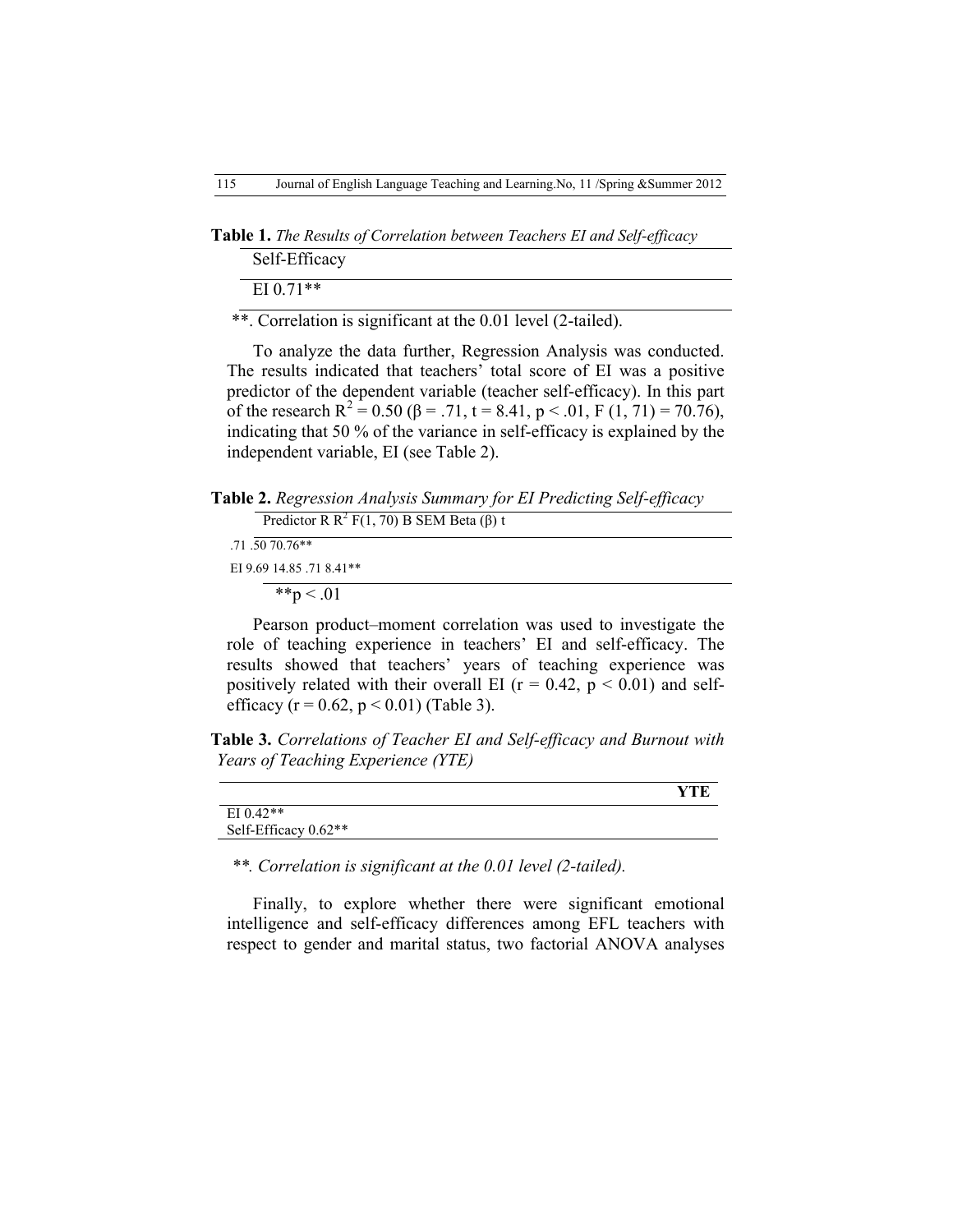were conducted for emotional intelligence and self-efficacy separately with independent variables of gender and marital status. In this way, individual and joint effects of the two independent variables on the dependent variable could be checked.

Since all the prerequisite ANOVA assumptions - Independence of observations, Normality, and Homoscedasticity - were met. First, a 2X2 ANOVA was run to explore the impact of gender and marital status on self-efficacy. The results revealed statistically significant main effect for marital status (F  $(1, 71) = 13.75$ , P = 001), and the effect size was (eta squared= 0.17). It was shown that married teachers' self-efficacy ( $M = 144.35$ ,  $SD = 21.51$ ) was noticeably higher than that of unmarried participants ( $M = 125.57$ , SD = 17.23). However, the main effect for gender (F  $(1,71) = 1.63$ , P = 0.26, Eta Squared = .02), and the interaction effect (Gender  $*$  Marital Status) (F  $(1,71)$  =1.29, P = 0.25, Eta Squared = .01) did not reach statistical significance (Tables 4 and 5).

| Gender | <b>Marital Status</b> | Mean   | <b>Std. Deviation</b> | N  |
|--------|-----------------------|--------|-----------------------|----|
| Female | Married               | 137.33 | 19.75                 | 12 |
|        | Single                | 125.14 | 15.33                 | 14 |
|        | Total                 | 130.76 | 18.23                 | 26 |
| Male   | Married               | 148.78 | 21.90                 | 19 |
|        | Single                | 125.80 | 18.46                 | 26 |
|        | Total                 | 135.51 | 22.84                 | 45 |
| Total  | Married               | 144.35 | 21.51                 | 31 |
|        | Single                | 125.57 | 17.23                 | 40 |
|        | Total                 | 133.77 | 21.26                 | 71 |

**Table 4***. Descriptive Statistics (Dependent Variable: Self-Efficacy)*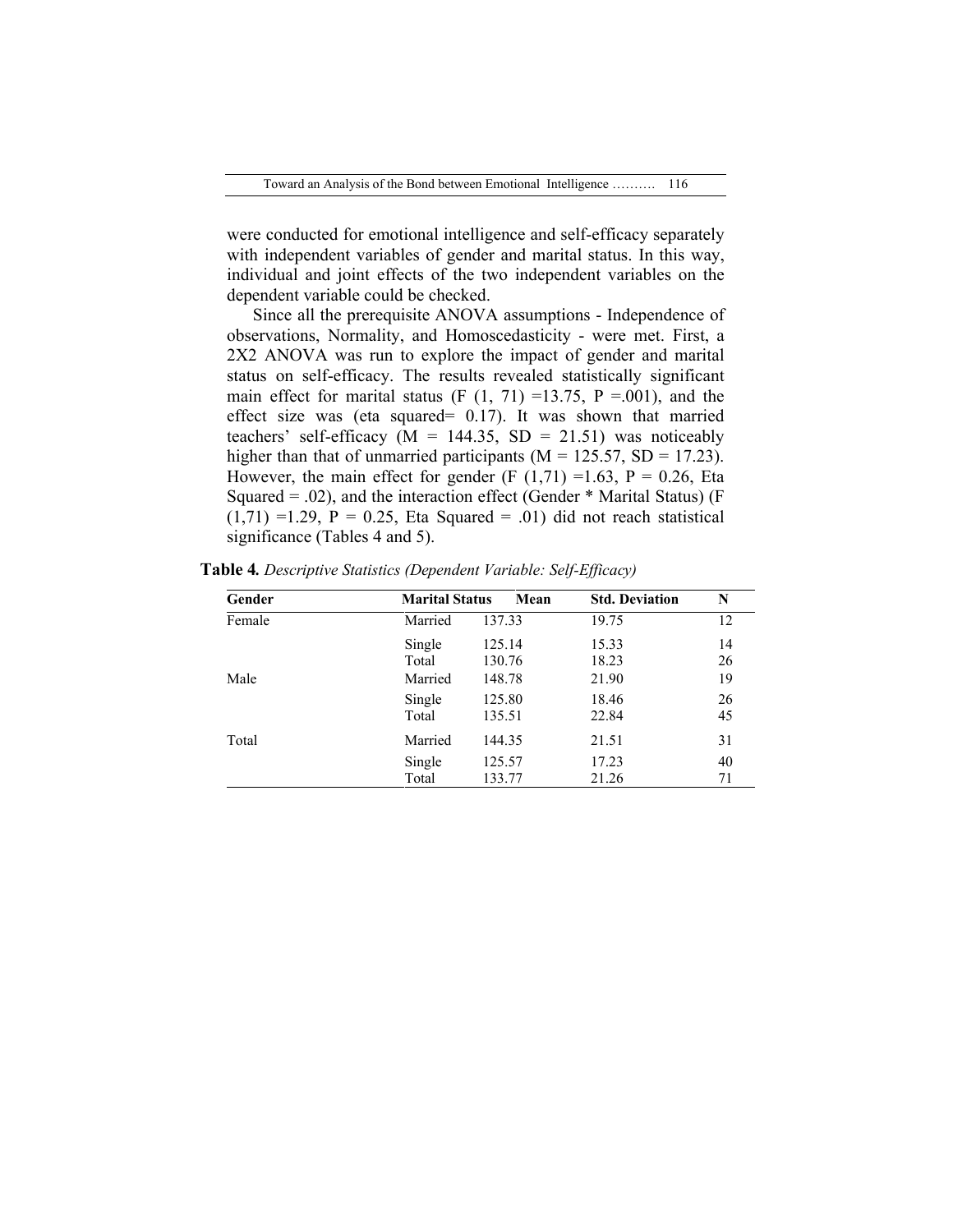| <b>Source</b>           | <b>Type III</b>      | df | Mean       | F       | Sig. | Partial |
|-------------------------|----------------------|----|------------|---------|------|---------|
|                         | Sum of               |    | Square     |         |      | Eta     |
|                         | <b>Squares</b>       |    |            |         |      | Squared |
| Corrected Model         | 7128.81 <sup>a</sup> | 3  | 2376.27    | 6.495   | .001 | .22     |
| Intercept               | 1173243.43           | 1  | 1173243.43 | 3206.94 | .000 | .98     |
| Gender                  | 597.58               | 1  | 597.58     | 1.63    | .206 | .02     |
| <b>Marital Status</b>   | 5031.77              | 1  | 5031.77    | 13.75   | .000 | .17     |
| Gender * Marital Status | 473.66               | 1  | 473.66     | 1.29    | .259 | .01     |
| Error                   | 24511.57             | 67 | 334.45     |         |      |         |
| Total                   | 1302232.00           | 71 |            |         |      |         |
| Corrected Total         | 31640.39             | 70 |            |         |      |         |

*Table 5. Tests of Between-Subjects Effects (Dependent Variable: Self-Efficacy)*

*a. R<sup>2</sup> = .25 (Adjusted R<sup>2</sup> = .19)*

To explore the impact of gender and marital status on Emotional intelligence among EFL teachers, another two-way between-group ANOVA was conducted. The results indicated a statistically significant main effect for marital status (F  $(1,71) = 9.73$ , P = 003, eta squared=  $0.12$ ) with married teachers' EI (M = 362.61, SD = 45.88) significantly lower than that of single teachers  $(M = 331.02, SD =$ 33.25). But no significant gender effect (F  $(1, 71) = 6.95$ , P = 32, eta squared= 0.01) and interaction effect (F  $(1, 71) = .69$ , P = 40, eta squared=  $0.00$ ) was noticed. In other words, the effect of one independent variable on the dependent variable did not depend on the level of the second independent variable (Tables 6 and 7).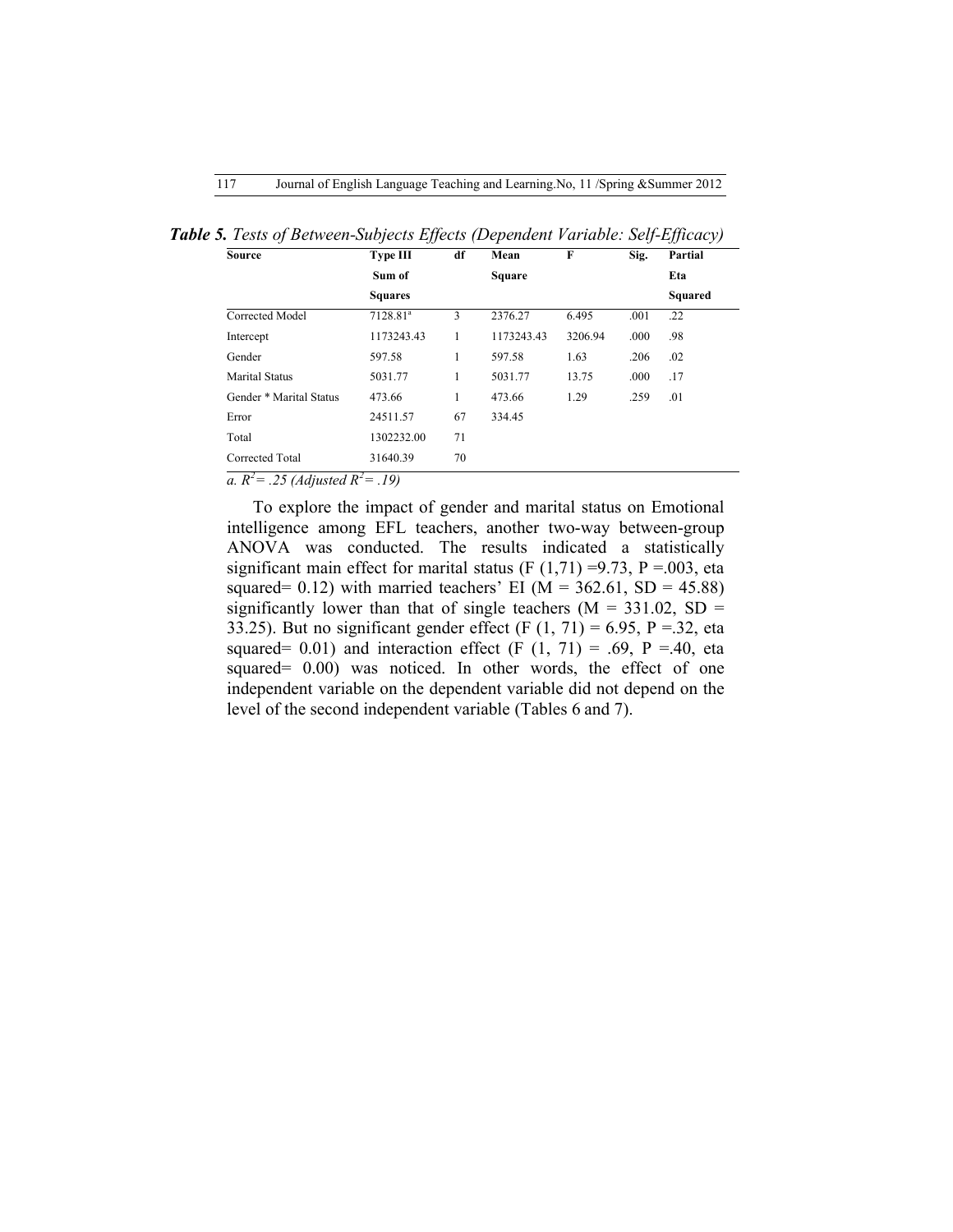| Gender | <b>Marital Status</b> | Mean    | <b>Std. Deviation</b> | N  |
|--------|-----------------------|---------|-----------------------|----|
| Female | Married               | 353.41  | 30.62                 | 12 |
|        | Single                | 328.214 | 27.97                 | 14 |
|        | Total                 | 339.84  | 31.36                 | 26 |
| Male   | Married               | 368.42  | 53.32                 | 19 |
|        | Single                | 332.53  | 36.21                 | 26 |
|        | Total                 | 347.68  | 47.21                 | 45 |
| Total  | Married               | 362.61  | 45.88                 | 31 |
|        | Single                | 331.02  | 33.25                 | 40 |
|        | Total                 | 344.81  | 42.03                 | 71 |
|        |                       |         |                       |    |

**Table 6.** *Descriptive Statistics (Dependent Variable: EI)*

**Table 7***. Tests of Between-Subjects Effects (Dependent Variable: EI)*

| <b>Source</b>                                        | <b>Type</b>    | <b>IIIdf</b> | Mean             | F     | Sig. | Partial        |
|------------------------------------------------------|----------------|--------------|------------------|-------|------|----------------|
|                                                      | Sum            | of           | <b>Square</b>    |       |      | Eta            |
|                                                      | <b>Squares</b> |              |                  |       |      | <b>Squared</b> |
| Corrected Model                                      | $19252.25^a$   | 3            | 6417.41          | 4.11  | .010 | .15            |
| Intercept                                            | 7775136.66     | -1           | 777513.66 498.00 |       | .000 | - 98           |
| Gender                                               | 1519.56        | 1            | 1519.56          | .97   | .327 | .01            |
| <b>Marital Status</b>                                | 15177.13       | 1            | 15177.13         | 9.735 | .003 | .12            |
| Gender * Marital Status                              | 463.96         | 1            | 463.96           | .29   | .58  | .00.           |
| Error                                                | 104458.36      | 67           | 1559.08          |       |      |                |
| Total                                                | 8565518.00     | 71           |                  |       |      |                |
| Corrected Total<br>$n^2 = 15$ (Adjusted $D^2 = 11$ ) | 123710.62      | 70           |                  |       |      |                |

*a. R2 = .15 (Adjusted R<sup>2</sup> = .11)*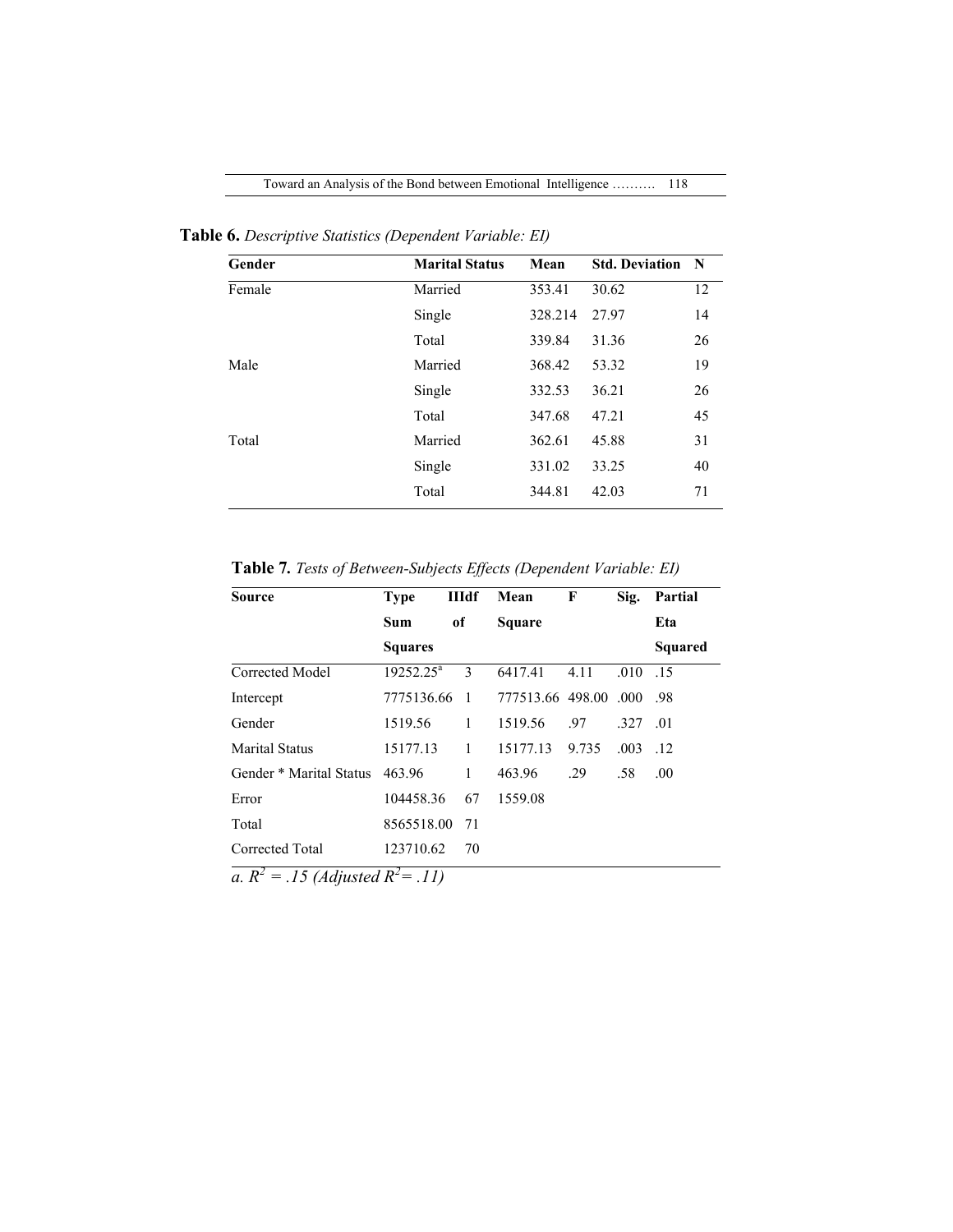#### **Discussion**

The current study explored the relationship between emotional intelligence and self-efficacy and the extent to which these two constructs are moderated by gender, teaching experience, and marital status in a sample of Iranian ELT teachers. The results revealed that there is a significant positive relationship between EI and teaching efficacy. In other words it was shown that the higher teacher EI, the higher their self-efficacy. Further, EFL teachers' EI proved to be a potent predictor of teacher self-efficacy. This is consistent with previous theoretical and empirical studies, though limited in TESOL context.

Bandura (1997) opined that somatic information caused by physiological and emotional states affected efficacy beliefs (p. 106). Also part of the variation in teacher efficacy is the result of variance in teachers' emotions (Sutton and Wheatley, 2003). Along the same line, Chan (2004) found that components of EI could significantly predict self-efficacy. The results of the present study corroborate those of Penrose et al. (2007) indicating that there is a moderate association between EI and teacher self-efficacy of primary and secondary school teachers. Therefore, it is interesting and useful to curriculum planners, teacher educators and language teachers that EI and self-efficacy are positively correlated, because each of them has the potentiality to be ameliorated, and each can positively affect the other. Put it another way, increasing EI during teacher education programs can help to the burgeoning of teachers' self-efficacy and vice versa.

The results also revealed a positive correlation between participants EI and years of teaching experience. In other words, teachers' emotional experiences are likely to increase with every year of teaching. This is in accordance with previous research indicating that EI is acquired and enhanced through learning and continuous experience (Goleman, 1995). Bar-On (2000) also argued that EI can be ameliorated through training, programming and therapy.

As for the influence of gender, it was shown that there was no significant difference between EI and self-efficacy of male and female teachers. It shows that, disregarding experience, both male and female teachers can be triumphant in their career. These results corroborated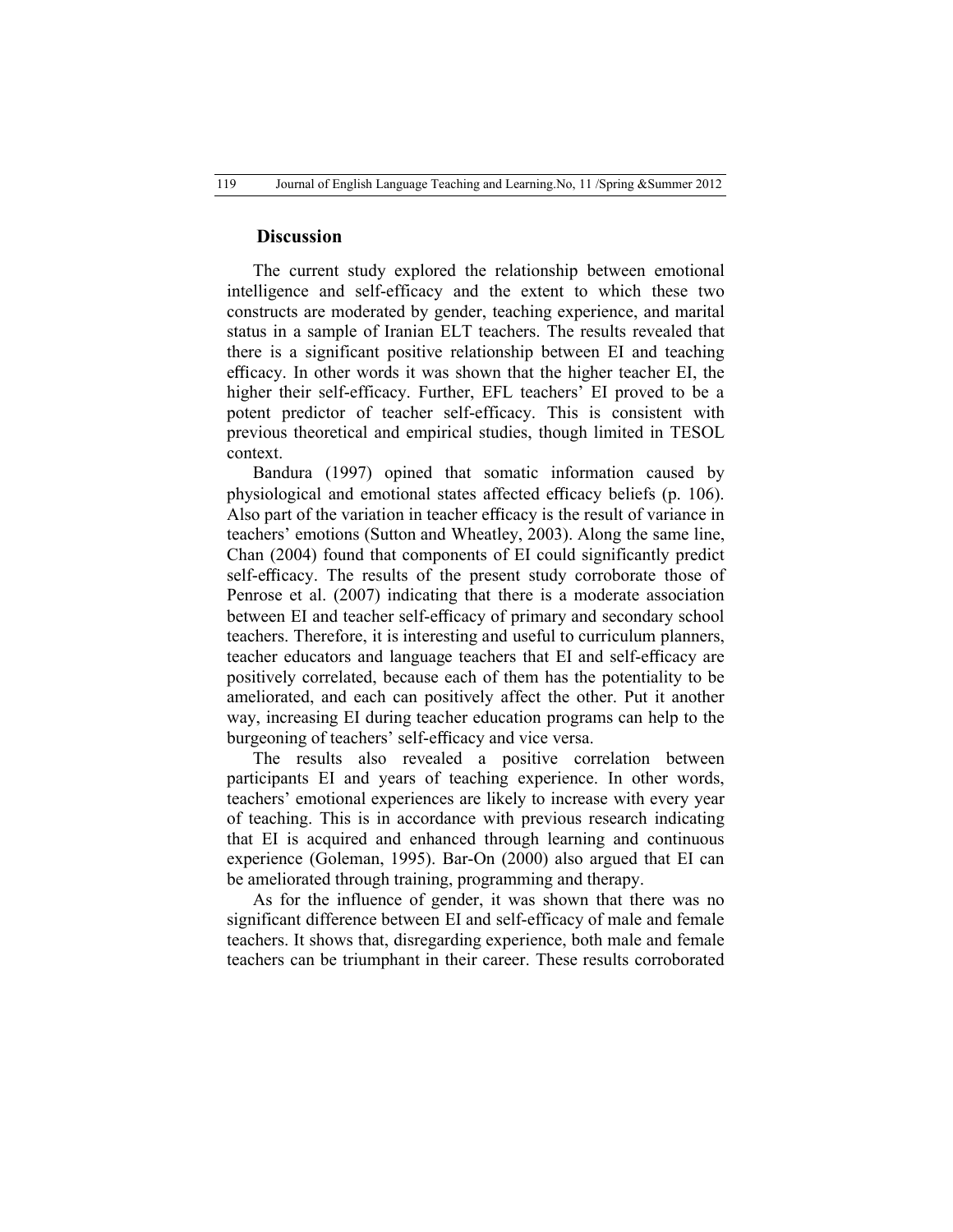Toward an Analysis of the Bond between Emotional Intelligence ………. 120

those of Gencer and Cakiroglu (2007). These findings were also in line with the findings of Hopkins and Bilimoria (2008) while in discordance with those of Ciarrochi, Chan and Bajgar (2001) which showed that there were significant differences between females and males, with females reporting higher EI levels. This conflict may be connected to cultural and environmental issues. Another reason for this lack of gender difference is that female teachers might underrate their competence or men might overrate theirs or both. Whether there were no real gender differences, or the real gender differences could not be noticed by self-report scales in the current lines of results has to await further research.

Finally, the results revealed significant EI and self-efficacy differences with respect to marital status among EFL teachers, such that married teachers'EI and Self-efficacy were significantly higher than those of single teachers. One plausible explanation for these findings is that marriage could offer an emotionally fulfilling intimate association, meeting the need for social connection and involvement, which could have implications for both physical and mental health (House, Umberson & Landis, 1988). Research shows that marriage reduces depressive symptoms in both men and women (Simon, 2002). As such, married teachers can more efficiently avail themselves of their emotional resources in coping with stressful situations in EFL context. Moreover, the influence from the people in one's life, family, occupation or education, can estimate the level of self-efficacy in that person (Bandura, 1997). Likewise, married teachers' responsibilities on parenthood, marital life and occupational affaires yield a high selfefficacy.

## **Conclusion and implications**

In essence, the findings of the present study suggest that ameliorating teachers' emotional intelligence might positively influence their self-efficacy. These findings may have implications for teachers' well-being, pro-social behavior, motivation and teaching effectiveness and accordingly students' achievement. As Bar-On (2000) argued, EI develops gradually and can be enhanced via educational programs and therapy. As such, the findings underline the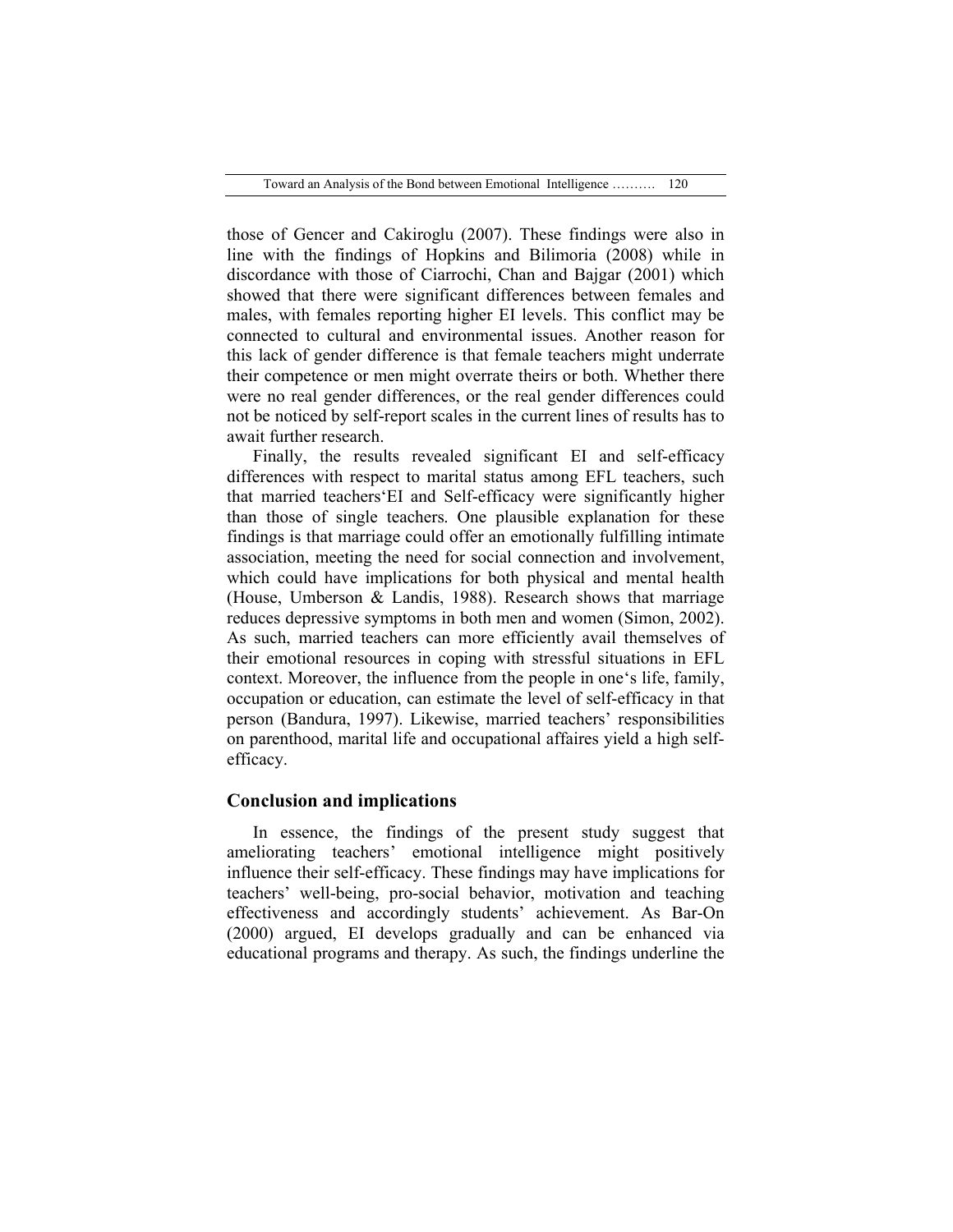importance of establishing and developing pre-service and in-service programs for teachers to focus on the skills related to emotional management and regulation. According to Moafian and Ghanizadeh (2009, p. 715), "these courses are expected to help teachers manipulate their emotions appropriately, shift undesirable emotional states to more productive ones, understand the link between emotions, thoughts and actions, attract and sustain rewarding interpersonal relationships in the classroom, and be sensitive to students' emotions."

In addition, based on the results of this research, it is not equitable to judge a teacher based on only one of his/her characteristics. Each teacher with certain kinds of demographics is unique and no overgeneral statements can be made about him/her. Thus, educational stack holders can help teachers to surmount their problems better by knowing how different teachers are and how these differences lead to different performances, outcomes and perceptions in the school and classroom arenas.

In the current study, the participants were not diverse enough. Therefore, any generalization of the findings to other contexts should be done with caution. It is recommended that the present study be replicated with a larger and more representative and diverse sample of the EFL teacher population. Also Future research should utilize measures based on objective performance along with self-reporting measures to gain a more precise estimate of teacher EI and selfefficacy. Future research should also examine demographic variables such as academic subjects taught, grade level taught, and economic status. Last but not the least, in future research, different dimensions of emotional intelligence and self-efficacy should be taken into account. In the current study only overall measures of teacher selfefficacy and EI were considered.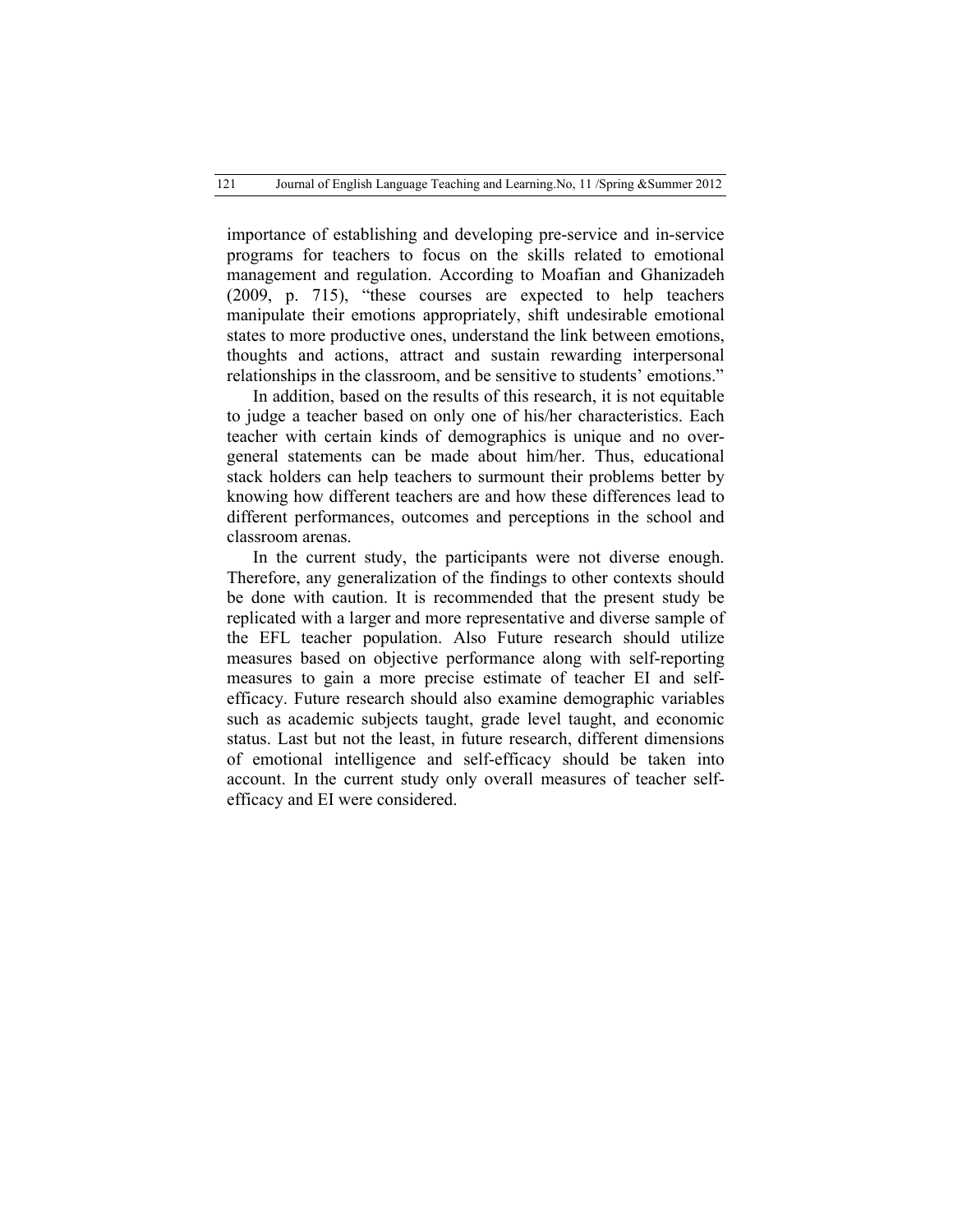#### **References**

- Anderson, L. (2004). *Increasing teacher effectiveness* (2nd edition), UNESCO International.
- Institute for Educational Planning. [Retrieved 1 Nov 2012] http://unesdoc.unesco.org/images/0013/001376/137629e.pdf.
- Atay, D. (2007). Beginning teacher efficacy and the practicum in an EFL context. *Teacher Development 11* (2), 203–219.
- Bandura, A. (Ed) (1995). *Self-efficacy in changing societies.* Cambridge: Cambridge University Press.
- Bandura, A. (1997). *Self-efficacy: The exercise of control.* New York: W. H. Freedman & Co.
- Bar-On, R. (1997). *The Emotional Quotient Inventory (EQ-I): Technical Manual*. Toronto: Multi-Health Systems.
- Bar-On, R. (2000). Emotional and social intelligence. Insights from the emotional quotient.
- Inventory (EQ-I). In: Bar-On, R., Parker, J.D. (Eds.), *The Handbook of Emotional Intelligence,* (pp. 363–388). Jossey-Bass, SanFrancisco.
- Bar-On, R. (2007). The conceptual aspects of the Bar-On model (the theory).RetrievedJun17, 2012, from

http://www.reuvenbaron.org/bar-on-model/conceptualaspects.php.

- Brackett, M.A. & Salovey, P. (2006). Measuring emotional intelligence with the Mayer-Salovey- Caruso Emotional Intelligence Test (MS-CEIT). *Psicothema, 18*, 34-41.
- Chan, D.W. (2004). Perceived emotional intelligence and self-efficacy among Chinese secondary school teachers in Hong Kong. *Personality and Individual Di*ff*erences 36*, 1781–1795.
- Ciarrochi, J., Chan, A. Y. C., & Bajgar, J. (2001). Measuring emotional intelligence in adolescents. *Personality and Individual Differences, 31*, 1105–1119.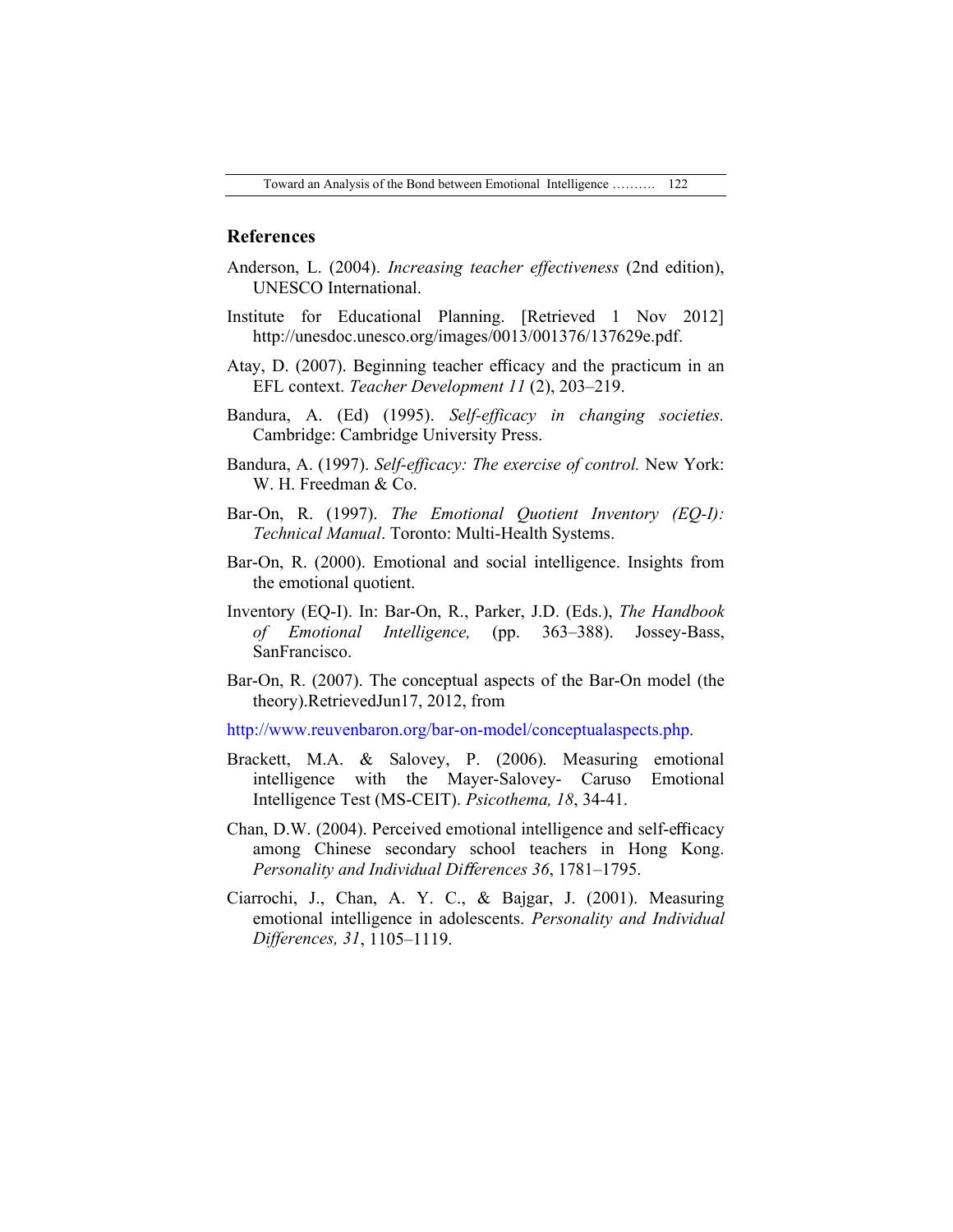- Darling-Hammond, L. (2000). Teacher quality and student achievement: A review of state policy evidence. *Educational Policy Analysis Archives, 8* (1), 1-44.
- Dembo, M. & Gibson, S. (1985). Teachers' sense of efficacy: An important factor in school improvement. *Elementary School Journal, 86*, 173-184.
- Emmer, E. T. & Hickman, J. (1991). Teacher efficacy in classroom management and discipline. *Educational and Psychological Measurement, 51*, 755-765.
- Gencer, A.S., Cakiroglu, J. (2007). Turkish preservice science teachers' efficacy beliefs regarding science teaching and their beliefs about classroom management. *Teaching and Teacher Education, 23* (5), 664–675.
- Gibbs, C. (2002). Effective teaching: exercising self-efficacy and thought control of action. Paper presented at the Annual Conference of the British Educational Research Association, University of Exeter, England, September. http://www.leeds.ac.uk/educol/documents/00002390.htm
- Gibson, S. & Dembo, M. (1984). Teacher efficacy: A construct validation. *Journal of Educational Psychology,* 76, 569-582.
- Gohm, L. C, Corser, C. G., & Dalsky, J. D. (2005). Emotional intelligence under stress: Useful, unnecessary, or irrelevant? *Personality and Individual Differences, 39*, 1017-1028.
- Goleman, D. (1995). *Emotional Intelligence: Why It Can Matter More Than IQ*. New York:Bantam Books.
- Gottman, J. M.; Katz, L. F. & Hooven, C. (1997). *Metaemotion: How Families Communicate Emotionally*. Mahwah, NJ: Erlbaum.
- Hopkins, M. M., & Bilimoria, D. (2008). Social and emotional competencies predicting success for male and female executives. *Journal of Management Development, 27* (1), 13–35.
- House, J. S., Landis, K. R., & Umberson, D. (1988). *Social relationships and health*. Science, 241, 540–545.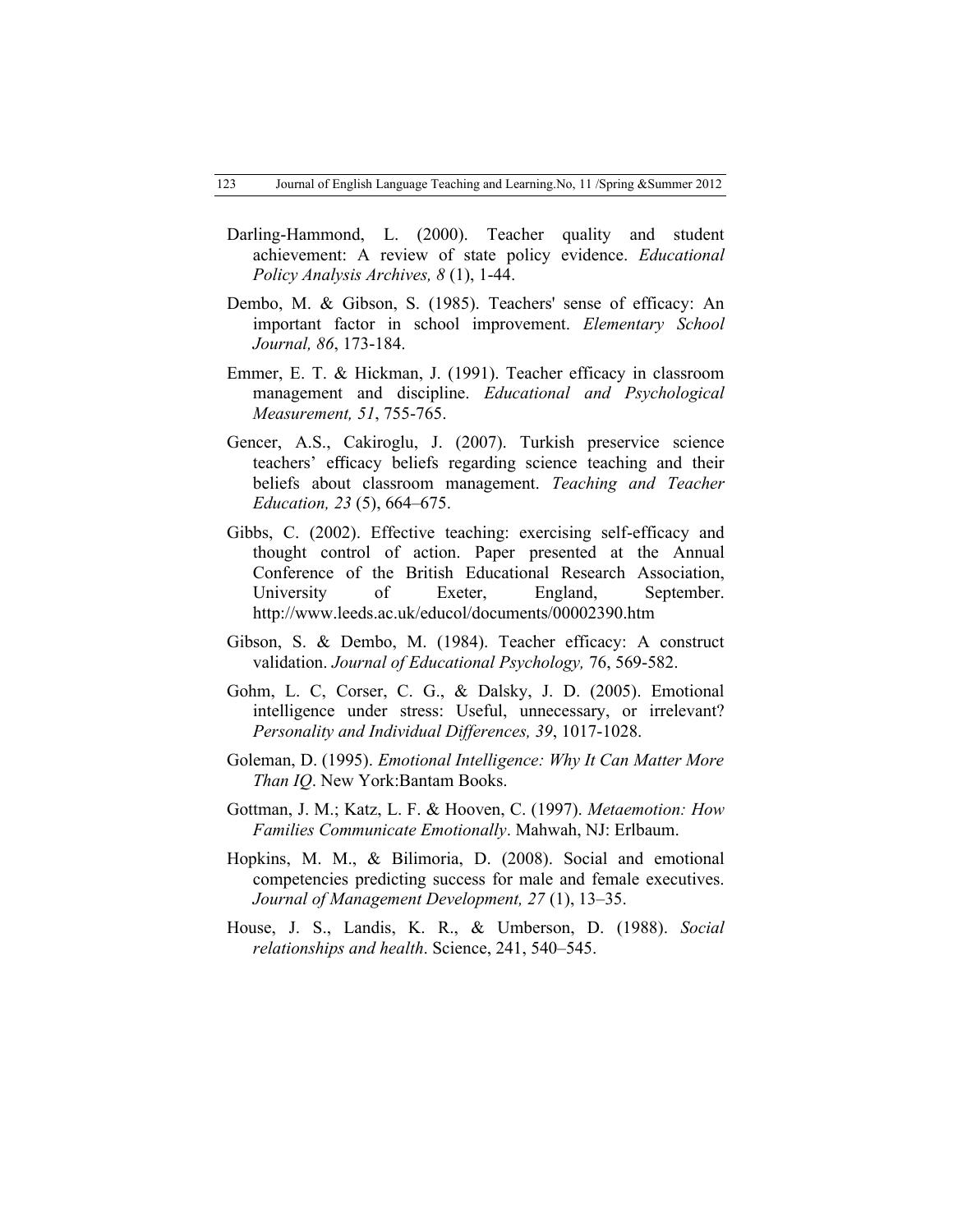- Hughes, P., Abbott-Chapman, J. & Williamson, J. (2001) teaching Competencies in the classroom: Deconstructing teacher experiences. *Education Research and Perspectives,* 28, 1-24.
- Iordanoglou, D. (2007). The teacher as leader: the relationship between emotional intelligence leadership effectiveness, commitment and satisfaction. *Journal of Leadership Studies 1* (3), 57–66.
- Lopes, P. N., Salovey, P., & Straus, R. (2003). Emotional intelligence, personality and the perceived quality of social relationships *Personality and Individual Differences, 35*, 641-658.
- Matthews, G., Emo., A. K., Funke, G., Zeidner, M., Roberts, R. D., Costa, P. T., & Schulze, R.
- (2006). Emotional intelligence, personality, and task-induced stress. *Journal of Experimental Psychology: Applied, 12* (2), 96-107.
- Mortiboys, A., 2005. *Teaching with Emotional Intelligence: A Stepby-Step Guide for Higher and Further Education Professionals*. Routledge, London.
- Pajares, M.F., 1992. Teachers' beliefs and educational research: clearing up a messy construct. *Review of Educational Research 62* (3), 307–332.
- Pajares (2002). Self-efficacy beliefs in academic contexts: An outline. Retrieved Jun 8, 2012, from http://des.emory.edu/mfp/efftalk.html.
- Parker, J. D., Hogan, M. J., Eastabrook, J. M., Oke, A., & Wood, L. M. (2006). Emotional intelligence and student retention: Predicting the successful transition from high school to university. *Personality and Individual Differences, 41* (7), 1329-1336.
- Parker, J. D., Summerfeldt, L. J., Hogan, M. J., & Majeski, S. A. (2004). Emotional intelligence and academic success: examining the transition from high school to university. *Personality and Individual Differences, 36,* 163-172.